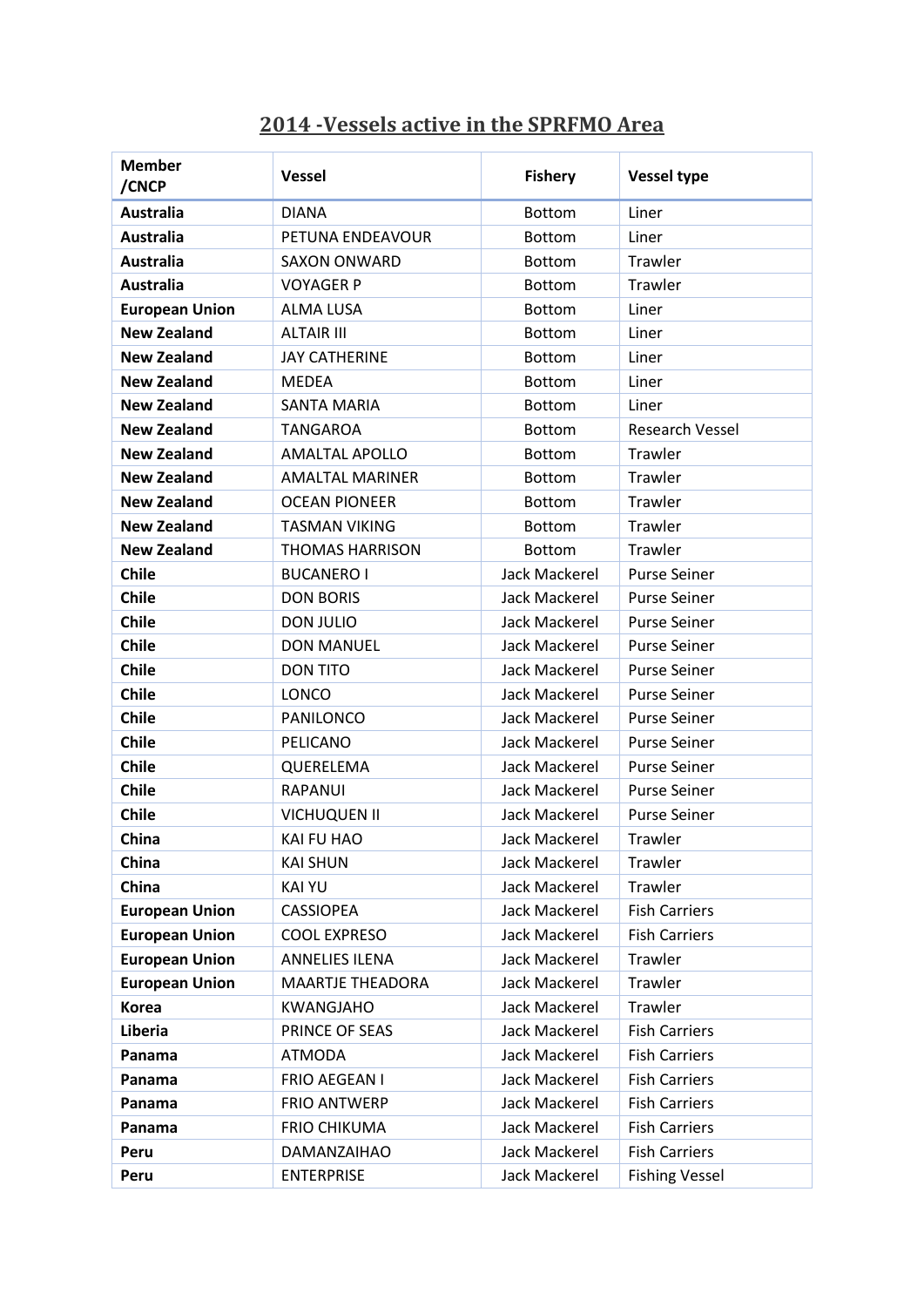| <b>Member</b><br>/CNCP | <b>Vessel</b>          | <b>Fishery</b>       | <b>Vessel type</b>    |
|------------------------|------------------------|----------------------|-----------------------|
| Peru                   | <b>LIAFJORD</b>        | Jack Mackerel        | <b>Fishing Vessel</b> |
| Peru                   | PACIFIC CHAMPION       | <b>Jack Mackerel</b> | <b>Fishing Vessel</b> |
| Peru                   | PACIFIC HUNTER         | Jack Mackerel        | <b>Fishing Vessel</b> |
| Peru                   | PACIFIC VOYAGER        | Jack Mackerel        | <b>Fishing Vessel</b> |
| Vanuatu                | <b>FRIO DOLPHIN</b>    | Jack Mackerel        | <b>Fish Carriers</b>  |
| Vanuatu                | <b>FRIGG</b>           | <b>Jack Mackerel</b> | Trawler               |
| Vanuatu                | <b>ODIN</b>            | Jack Mackerel        | Trawler               |
| China                  | NING TAI LENG 1        | Squid                | <b>Fish Carriers</b>  |
| China                  | RONG ZHOU              | Squid                | <b>Fish Carriers</b>  |
| China                  | XIN ZHOU               | Squid                | <b>Fish Carriers</b>  |
| China                  | CHANG AN 168           | Squid                | Pole and Line Vessel  |
| China                  | CHANG AN 268           | Squid                | Pole and Line Vessel  |
| China                  | CHANG AN 668           | Squid                | Pole and Line Vessel  |
| China                  | CHANG AN 998           | Squid                | Pole and Line Vessel  |
| China                  | <b>CHANG SHUN 6</b>    | Squid                | Pole and Line Vessel  |
| China                  | <b>CHANG SHUN 7</b>    | Squid                | Pole and Line Vessel  |
| China                  | <b>CHANG SHUN 8</b>    | Squid                | Pole and Line Vessel  |
| China                  | <b>CHANG SHUN 9</b>    | Squid                | Pole and Line Vessel  |
| China                  | <b>CHANG SHUN NO.1</b> | Squid                | Pole and Line Vessel  |
| China                  | <b>CHANG SHUN NO.2</b> | Squid                | Pole and Line Vessel  |
| China                  | CHANG TAI 801          | Squid                | Pole and Line Vessel  |
| China                  | CHANG TAI 806          | Squid                | Pole and Line Vessel  |
| China                  | CHANG TAI 807          | Squid                | Pole and Line Vessel  |
| China                  | CHANG TAI 809          | Squid                | Pole and Line Vessel  |
| China                  | CHANG TAI 812          | Squid                | Pole and Line Vessel  |
| China                  | CHAO XING 801          | Squid                | Pole and Line Vessel  |
| China                  | <b>DONG YU 1506</b>    | Squid                | Pole and Line Vessel  |
| China                  | <b>DONG YU 1507</b>    | Squid                | Pole and Line Vessel  |
| China                  | FENG CHENG 101         | Squid                | Pole and Line Vessel  |
| China                  | FENG CHENG 102         | Squid                | Pole and Line Vessel  |
| China                  | FENG CHENG 103         | Squid                | Pole and Line Vessel  |
| China                  | FENG HUI NO.16         | Squid                | Pole and Line Vessel  |
| China                  | FU YUAN 1              | Squid                | Pole and Line Vessel  |
| China                  | FU YUAN 2              | Squid                | Pole and Line Vessel  |
| China                  | FU YUAN 4              | Squid                | Pole and Line Vessel  |
| China                  | FU YUAN YU 004         | Squid                | Pole and Line Vessel  |
| China                  | FU YUAN YU 009         | Squid                | Pole and Line Vessel  |
| China                  | FU YUAN YU 010         | Squid                | Pole and Line Vessel  |
| China                  | FU YUAN YU 795         | Squid                | Pole and Line Vessel  |
| China                  | FU YUAN YU 796         | Squid                | Pole and Line Vessel  |
| China                  | FU YUAN YU 797         | Squid                | Pole and Line Vessel  |
| China                  | FU YUAN YU 798         | Squid                | Pole and Line Vessel  |
| China                  | HAI FENG 1             | Squid                | Pole and Line Vessel  |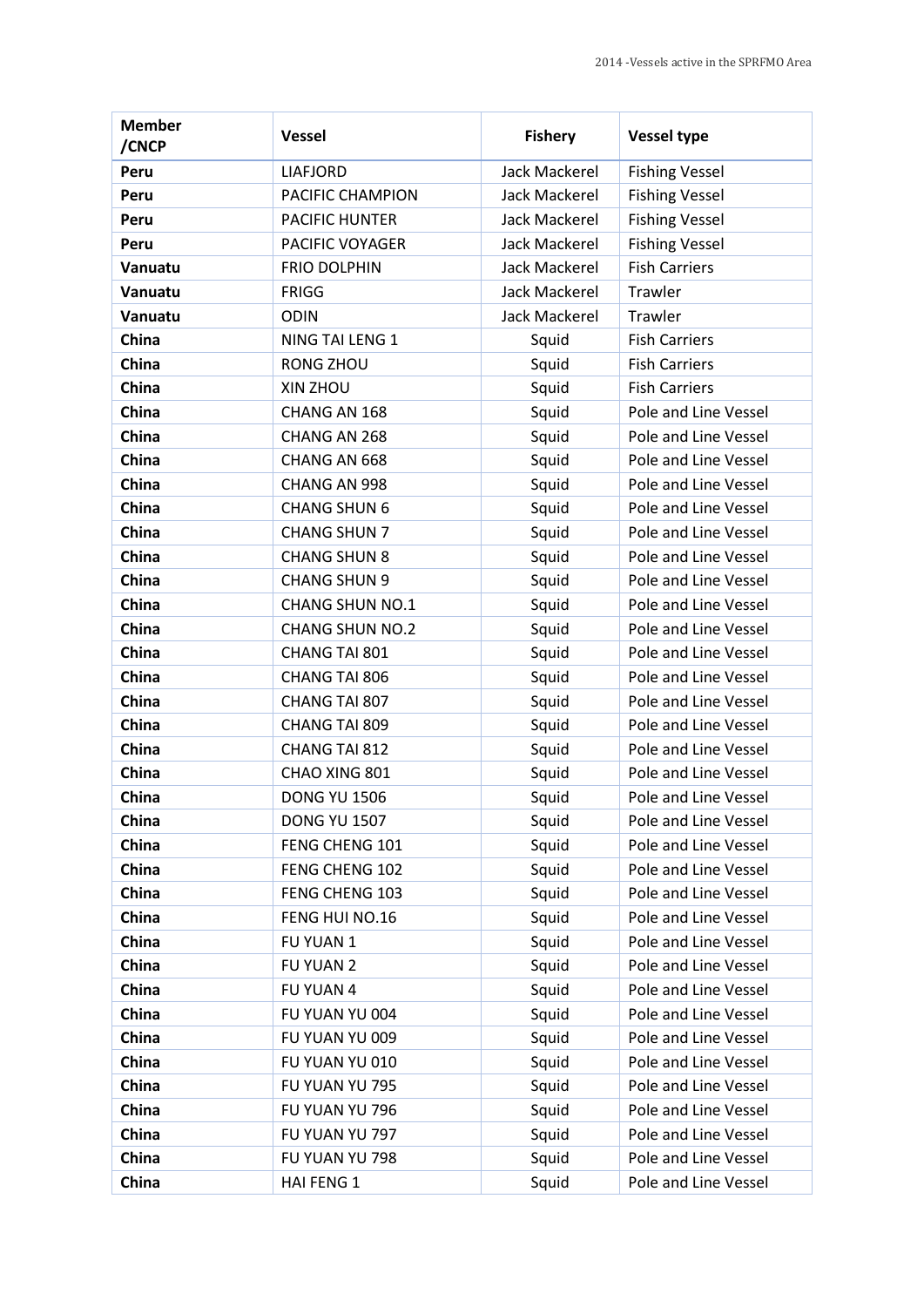| <b>Member</b><br>/CNCP | <b>Vessel</b>      | <b>Fishery</b> | <b>Vessel type</b>   |
|------------------------|--------------------|----------------|----------------------|
| China                  | <b>HAI FENG 2</b>  | Squid          | Pole and Line Vessel |
| China                  | <b>HAI FENG 3</b>  | Squid          | Pole and Line Vessel |
| China                  | <b>HAI FENG 4</b>  | Squid          | Pole and Line Vessel |
| China                  | HAN YI 3           | Squid          | Pole and Line Vessel |
| China                  | HAN YI 7           | Squid          | Pole and Line Vessel |
| China                  | <b>HAN YI 705</b>  | Squid          | Pole and Line Vessel |
| China                  | <b>HAN YI 788</b>  | Squid          | Pole and Line Vessel |
| China                  | HAN YI 8           | Squid          | Pole and Line Vessel |
| China                  | <b>HAN YI 899</b>  | Squid          | Pole and Line Vessel |
| China                  | HAN YI 9           | Squid          | Pole and Line Vessel |
| China                  | HONG DA 1          | Squid          | Pole and Line Vessel |
| China                  | HONG DA 17         | Squid          | Pole and Line Vessel |
| China                  | HONG DA 18         | Squid          | Pole and Line Vessel |
| China                  | <b>HONG DA 2</b>   | Squid          | Pole and Line Vessel |
| China                  | <b>HONG RUN 1</b>  | Squid          | Pole and Line Vessel |
| China                  | HONG RUN 11        | Squid          | Pole and Line Vessel |
| China                  | <b>HONG RUN 2</b>  | Squid          | Pole and Line Vessel |
| China                  | <b>HONG RUN 3</b>  | Squid          | Pole and Line Vessel |
| China                  | <b>HONG RUN 55</b> | Squid          | Pole and Line Vessel |
| China                  | <b>HONG RUN 57</b> | Squid          | Pole and Line Vessel |
| China                  | <b>HONG RUN 58</b> | Squid          | Pole and Line Vessel |
| China                  | <b>HONG RUN 6</b>  | Squid          | Pole and Line Vessel |
| China                  | <b>HONG RUN 75</b> | Squid          | Pole and Line Vessel |
| China                  | <b>HONG RUN 8</b>  | Squid          | Pole and Line Vessel |
| China                  | HU SHUN YU 809     | Squid          | Pole and Line Vessel |
| China                  | <b>HU YU 908</b>   | Squid          | Pole and Line Vessel |
| China                  | <b>HU YU 961</b>   | Squid          | Pole and Line Vessel |
| China                  | <b>HU YU 962</b>   | Squid          | Pole and Line Vessel |
| China                  | HUA LI 16          | Squid          | Pole and Line Vessel |
| China                  | HUA LI 17          | Squid          | Pole and Line Vessel |
| China                  | HUA LI 18          | Squid          | Pole and Line Vessel |
| China                  | <b>HUA LI 19</b>   | Squid          | Pole and Line Vessel |
| China                  | <b>HUA YING 1</b>  | Squid          | Pole and Line Vessel |
| China                  | HUA YING 201       | Squid          | Pole and Line Vessel |
| China                  | HUA YING 205       | Squid          | Pole and Line Vessel |
| China                  | HUA YING 209       | Squid          | Pole and Line Vessel |
| China                  | HUA YING 217       | Squid          | Pole and Line Vessel |
| China                  | HUA YING 261       | Squid          | Pole and Line Vessel |
| China                  | <b>HUA YING 58</b> | Squid          | Pole and Line Vessel |
| China                  | HUA YING 803       | Squid          | Pole and Line Vessel |
| China                  | HUA YING 809       | Squid          | Pole and Line Vessel |
| China                  | HUA YING 811       | Squid          | Pole and Line Vessel |
| China                  | HUA YING 817       | Squid          | Pole and Line Vessel |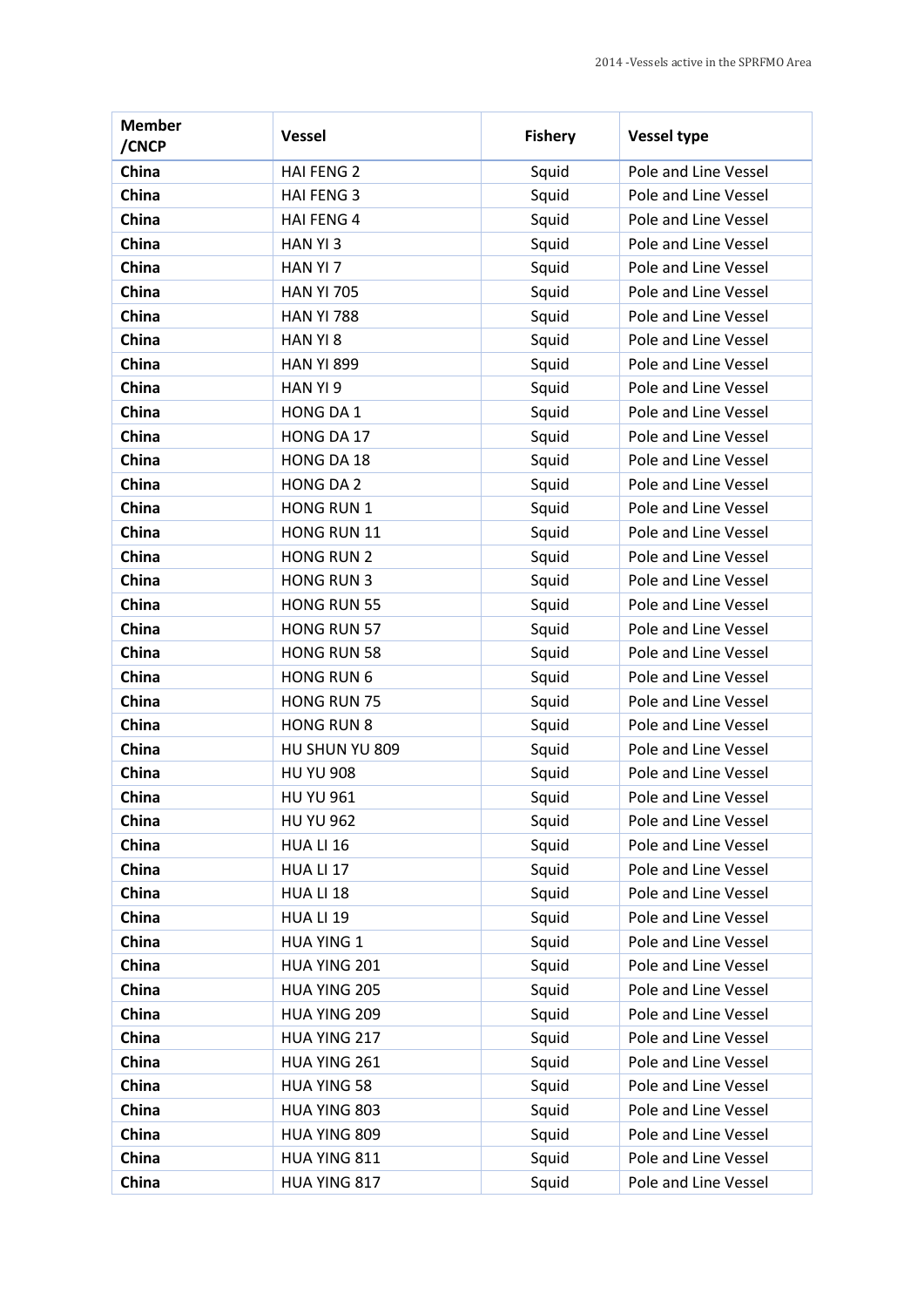| <b>Member</b><br>/CNCP | <b>Vessel</b>         | <b>Fishery</b> | <b>Vessel type</b>   |
|------------------------|-----------------------|----------------|----------------------|
| China                  | HUA YING 817          | Squid          | Pole and Line Vessel |
| China                  | HUA YING 819          | Squid          | Pole and Line Vessel |
| China                  | <b>HUA YING 87</b>    | Squid          | Pole and Line Vessel |
| China                  | HUA YING NO.207       | Squid          | Pole and Line Vessel |
| China                  | JIA DE 1              | Squid          | Pole and Line Vessel |
| China                  | <b>JIA DE 11</b>      | Squid          | Pole and Line Vessel |
| China                  | <b>JIA DE 12</b>      | Squid          | Pole and Line Vessel |
| China                  | <b>JIA DE 15</b>      | Squid          | Pole and Line Vessel |
| China                  | <b>JIA DE 16</b>      | Squid          | Pole and Line Vessel |
| China                  | <b>JIA DE 17</b>      | Squid          | Pole and Line Vessel |
| China                  | JIA DE 18             | Squid          | Pole and Line Vessel |
| China                  | JIA DE 2              | Squid          | Pole and Line Vessel |
| China                  | <b>JIA DE 21</b>      | Squid          | Pole and Line Vessel |
| China                  | JIA DE 22             | Squid          | Pole and Line Vessel |
| China                  | JIA DE 5              | Squid          | Pole and Line Vessel |
| China                  | JIA DE 6              | Squid          | Pole and Line Vessel |
| China                  | JIA DE 7              | Squid          | Pole and Line Vessel |
| China                  | JIA DE 8              | Squid          | Pole and Line Vessel |
| China                  | <b>JIN HAI 711</b>    | Squid          | Pole and Line Vessel |
| China                  | <b>JIN HAI 799</b>    | Squid          | Pole and Line Vessel |
| China                  | <b>JIN HAI 824</b>    | Squid          | Pole and Line Vessel |
| China                  | <b>JIN HAI 829</b>    | Squid          | Pole and Line Vessel |
| China                  | <b>JIN HAI 856</b>    | Squid          | Pole and Line Vessel |
| China                  | <b>JIN HAI 858</b>    | Squid          | Pole and Line Vessel |
| China                  | <b>JIN HAI 868</b>    | Squid          | Pole and Line Vessel |
| China                  | <b>JIN HAI 878</b>    | Squid          | Pole and Line Vessel |
| China                  | <b>JIN HAI 886</b>    | Squid          | Pole and Line Vessel |
| China                  | <b>JIN HAI 888</b>    | Squid          | Pole and Line Vessel |
| China                  | <b>JIN HAI 898</b>    | Squid          | Pole and Line Vessel |
| China                  | JIN HAI YANG 1        | Squid          | Pole and Line Vessel |
| China                  | <b>JIN HAI YANG 2</b> | Squid          | Pole and Line Vessel |
| China                  | JING YUAN 601         | Squid          | Pole and Line Vessel |
| China                  | JING YUAN 608         | Squid          | Pole and Line Vessel |
| China                  | LIAN HE 601           | Squid          | Pole and Line Vessel |
| China                  | LIAN HE 607           | Squid          | Pole and Line Vessel |
| China                  | LIAO JIN YU 78        | Squid          | Pole and Line Vessel |
| China                  | LIAO JIN YU 88        | Squid          | Pole and Line Vessel |
| China                  | LIAO YU 1 HAO         | Squid          | Pole and Line Vessel |
| China                  | LIAO YU 2 HAO         | Squid          | Pole and Line Vessel |
| China                  | LIAO YU 5             | Squid          | Pole and Line Vessel |
| China                  | LIAO YU 6             | Squid          | Pole and Line Vessel |
| China                  | LU RONG YU 2857       | Squid          | Pole and Line Vessel |
| China                  | LU RONG YU 2858       | Squid          | Pole and Line Vessel |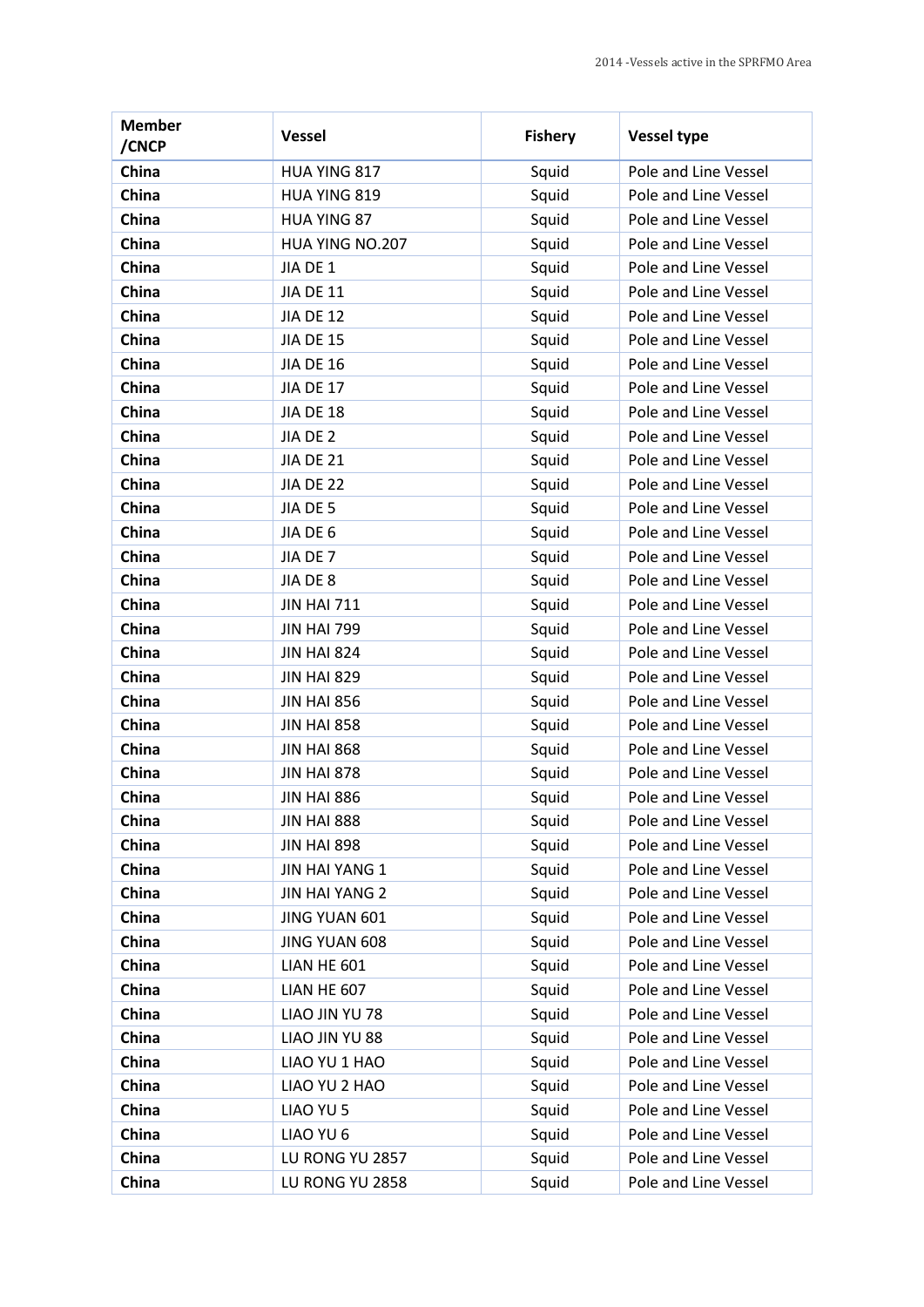| <b>Member</b><br>/CNCP | <b>Vessel</b>      | <b>Fishery</b> | <b>Vessel type</b>   |
|------------------------|--------------------|----------------|----------------------|
| China                  | LU RONG YU 2879    | Squid          | Pole and Line Vessel |
| China                  | LU RONG YU 2880    | Squid          | Pole and Line Vessel |
| China                  | LU RONG YU 6127    | Squid          | Pole and Line Vessel |
| China                  | LU RONG YU 6128    | Squid          | Pole and Line Vessel |
| China                  | LU RONG YU 6157    | Squid          | Pole and Line Vessel |
| China                  | LU RONG YU 6158    | Squid          | Pole and Line Vessel |
| China                  | LU RONG YU1965     | Squid          | Pole and Line Vessel |
| China                  | LU RONG YU1966     | Squid          | Pole and Line Vessel |
| China                  | LU RONG YU2659     | Squid          | Pole and Line Vessel |
| China                  | LU RONG YU2660     | Squid          | Pole and Line Vessel |
| China                  | LU RONG YU2679     | Squid          | Pole and Line Vessel |
| China                  | LU RONG YU2681     | Squid          | Pole and Line Vessel |
| China                  | LU RONG YU2859     | Squid          | Pole and Line Vessel |
| China                  | LU RONG YU2860     | Squid          | Pole and Line Vessel |
| China                  | LU YAN YUAN YU 006 | Squid          | Pole and Line Vessel |
| China                  | LU YAN YUAN YU 007 | Squid          | Pole and Line Vessel |
| China                  | LU YAN YUAN YU 008 | Squid          | Pole and Line Vessel |
| China                  | LU YAN YUAN YU 009 | Squid          | Pole and Line Vessel |
| China                  | LU YAN YUAN YU 010 | Squid          | Pole and Line Vessel |
| China                  | LU YAN YUAN YU 011 | Squid          | Pole and Line Vessel |
| China                  | MING DA            | Squid          | Pole and Line Vessel |
| China                  | MING XIANG 801     | Squid          | Pole and Line Vessel |
| China                  | MING XIANG 802     | Squid          | Pole and Line Vessel |
| China                  | MING XIANG 803     | Squid          | Pole and Line Vessel |
| China                  | MING XIANG 807     | Squid          | Pole and Line Vessel |
| China                  | MING XIANG 809     | Squid          | Pole and Line Vessel |
| China                  | MING XIANG 816     | Squid          | Pole and Line Vessel |
| China                  | MING XIANG 817     | Squid          | Pole and Line Vessel |
| China                  | MING XIANG 818     | Squid          | Pole and Line Vessel |
| China                  | MING ZHOU 6        | Squid          | Pole and Line Vessel |
| China                  | NING TAI 1         | Squid          | Pole and Line Vessel |
| China                  | NING TAI 11        | Squid          | Pole and Line Vessel |
| China                  | NING TAI 12        | Squid          | Pole and Line Vessel |
| China                  | NING TAI 16        | Squid          | Pole and Line Vessel |
| China                  | NING TAI 17        | Squid          | Pole and Line Vessel |
| China                  | NING TAI 19        | Squid          | Pole and Line Vessel |
| China                  | NING TAI 2         | Squid          | Pole and Line Vessel |
| China                  | NING TAI 21        | Squid          | Pole and Line Vessel |
| China                  | NING TAI 22        | Squid          | Pole and Line Vessel |
| China                  | NING TAI 26        | Squid          | Pole and Line Vessel |
| China                  | NING TAI 27        | Squid          | Pole and Line Vessel |
| China                  | NING TAI 3         | Squid          | Pole and Line Vessel |
| China                  | NING TAI 35        | Squid          | Pole and Line Vessel |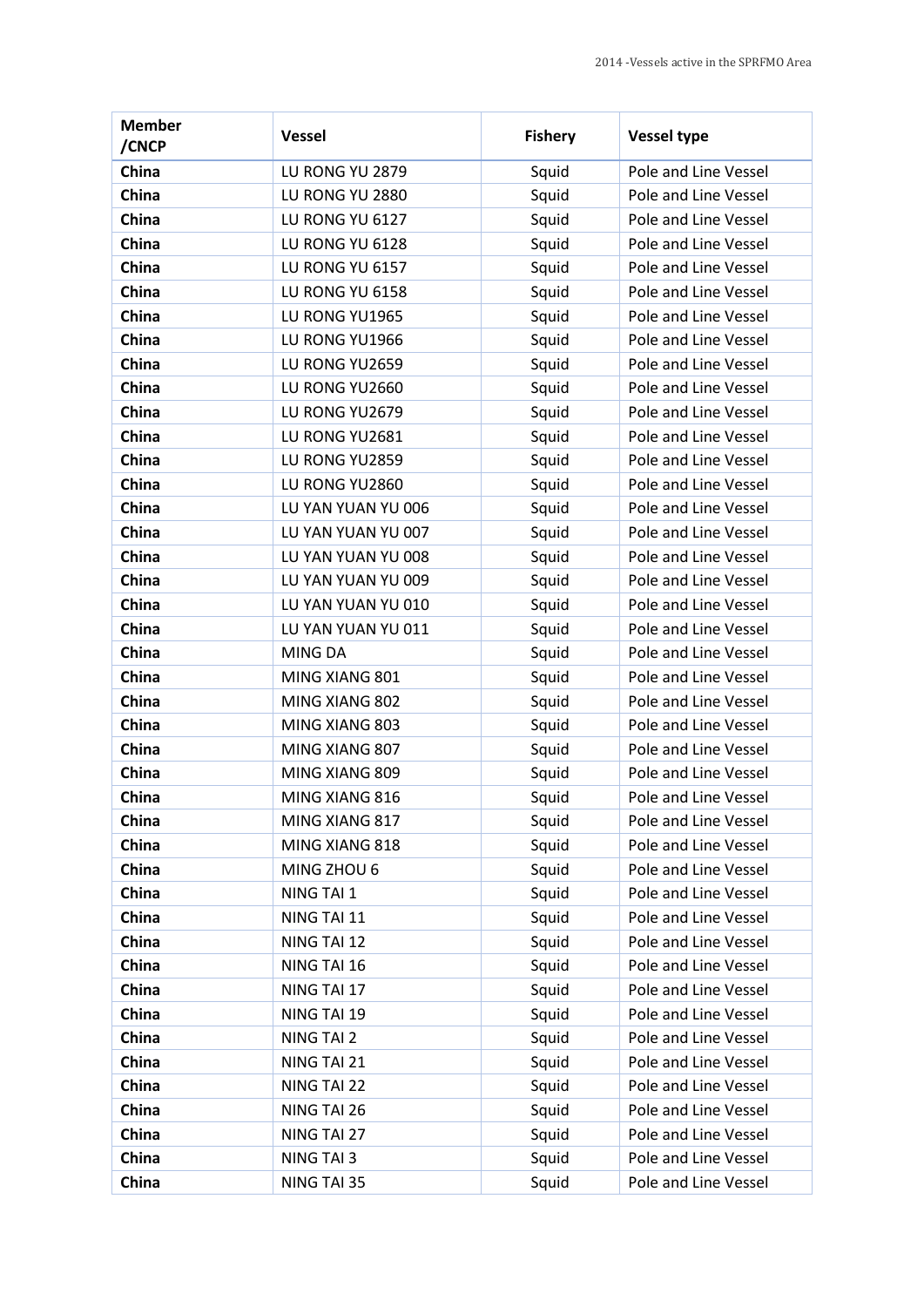| <b>Member</b><br>/CNCP | <b>Vessel</b>     | <b>Fishery</b> | <b>Vessel type</b>   |
|------------------------|-------------------|----------------|----------------------|
| China                  | NING TAI 36       | Squid          | Pole and Line Vessel |
| China                  | NING TAI 38       | Squid          | Pole and Line Vessel |
| China                  | NING TAI 39       | Squid          | Pole and Line Vessel |
| China                  | NING TAI 5        | Squid          | Pole and Line Vessel |
| China                  | NING TAI 57       | Squid          | Pole and Line Vessel |
| China                  | NING TAI 58       | Squid          | Pole and Line Vessel |
| China                  | NING TAI 6        | Squid          | Pole and Line Vessel |
| China                  | NING TAI 61       | Squid          | Pole and Line Vessel |
| China                  | NING TAI 62       | Squid          | Pole and Line Vessel |
| China                  | NING TAI 65       | Squid          | Pole and Line Vessel |
| China                  | NING TAI 7        | Squid          | Pole and Line Vessel |
| China                  | NING TAI 77       | Squid          | Pole and Line Vessel |
| China                  | <b>NING TAI 8</b> | Squid          | Pole and Line Vessel |
| China                  | NING TAI 9        | Squid          | Pole and Line Vessel |
| China                  | <b>OU YA 27</b>   | Squid          | Pole and Line Vessel |
| China                  | OU YA 7           | Squid          | Pole and Line Vessel |
| China                  | OU YA 8           | Squid          | Pole and Line Vessel |
| China                  | OU YA 9           | Squid          | Pole and Line Vessel |
| China                  | PU YUAN 768       | Squid          | Pole and Line Vessel |
| China                  | PU YUAN 801       | Squid          | Pole and Line Vessel |
| China                  | PU YUAN 802       | Squid          | Pole and Line Vessel |
| China                  | PU YUAN 803       | Squid          | Pole and Line Vessel |
| China                  | PU YUAN 805       | Squid          | Pole and Line Vessel |
| China                  | PU YUAN 806       | Squid          | Pole and Line Vessel |
| China                  | PU YUAN 807       | Squid          | Pole and Line Vessel |
| China                  | PU YUAN 808       | Squid          | Pole and Line Vessel |
| China                  | PU YUAN 811       | Squid          | Pole and Line Vessel |
| China                  | PU YUAN 816       | Squid          | Pole and Line Vessel |
| China                  | PU YUAN 817       | Squid          | Pole and Line Vessel |
| China                  | PU YUAN 818       | Squid          | Pole and Line Vessel |
| China                  | PU YUAN 819       | Squid          | Pole and Line Vessel |
| China                  | PU YUAN 820       | Squid          | Pole and Line Vessel |
| China                  | PU YUAN 825       | Squid          | Pole and Line Vessel |
| China                  | PU YUAN 826       | Squid          | Pole and Line Vessel |
| China                  | PU YUAN 827       | Squid          | Pole and Line Vessel |
| China                  | PU YUAN 835       | Squid          | Pole and Line Vessel |
| China                  | PU YUAN 837       | Squid          | Pole and Line Vessel |
| China                  | PU YUAN 838       | Squid          | Pole and Line Vessel |
| China                  | PU YUAN 855       | Squid          | Pole and Line Vessel |
| China                  | PU YUAN 856       | Squid          | Pole and Line Vessel |
| China                  | PU YUAN 868       | Squid          | Pole and Line Vessel |
| China                  | PU YUAN 877       | Squid          | Pole and Line Vessel |
| China                  | PU YUAN 878       | Squid          | Pole and Line Vessel |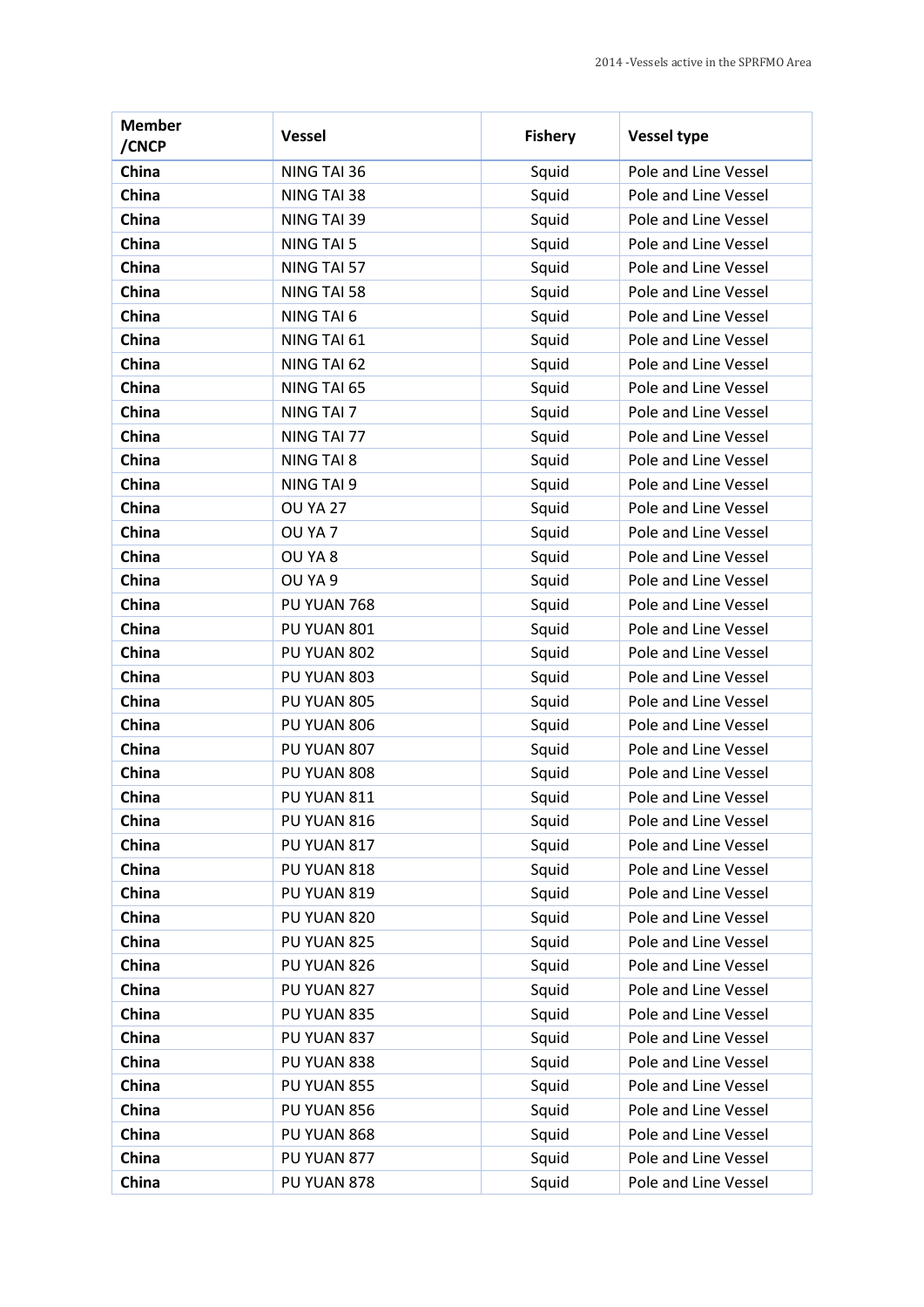| <b>Member</b><br>/CNCP | <b>Vessel</b>       | <b>Fishery</b> | <b>Vessel type</b>   |
|------------------------|---------------------|----------------|----------------------|
| China                  | PU YUAN 885         | Squid          | Pole and Line Vessel |
| China                  | PU YUAN 886         | Squid          | Pole and Line Vessel |
| China                  | PU YUAN 887         | Squid          | Pole and Line Vessel |
| China                  | PU YUAN 898         | Squid          | Pole and Line Vessel |
| China                  | <b>RUN DA 601</b>   | Squid          | Pole and Line Vessel |
| China                  | <b>RUN DA 602</b>   | Squid          | Pole and Line Vessel |
| China                  | <b>RUN DA 605</b>   | Squid          | Pole and Line Vessel |
| China                  | <b>RUN DA 607</b>   | Squid          | Pole and Line Vessel |
| China                  | <b>RUN DA 608</b>   | Squid          | Pole and Line Vessel |
| China                  | <b>RUN DA 610</b>   | Squid          | Pole and Line Vessel |
| China                  | <b>RUN DA 617</b>   | Squid          | Pole and Line Vessel |
| China                  | <b>RUN DA 618</b>   | Squid          | Pole and Line Vessel |
| China                  | <b>RUN DA 677</b>   | Squid          | Pole and Line Vessel |
| China                  | <b>RUN DA 688</b>   | Squid          | Pole and Line Vessel |
| China                  | SHUN ZHOU 811       | Squid          | Pole and Line Vessel |
| China                  | SHUN ZHOU 817       | Squid          | Pole and Line Vessel |
| China                  | SU YUAN YU 8        | Squid          | Pole and Line Vessel |
| China                  | TAI HONG            | Squid          | Pole and Line Vessel |
| China                  | TAI PING YANG 2     | Squid          | Pole and Line Vessel |
| China                  | <b>TIAN YUAN</b>    | Squid          | Pole and Line Vessel |
| China                  | <b>TIAN YUE 1</b>   | Squid          | Pole and Line Vessel |
| China                  | XIN FA 9            | Squid          | Pole and Line Vessel |
| China                  | <b>XIN JI LI 15</b> | Squid          | Pole and Line Vessel |
| China                  | XIN JI LI 16        | Squid          | Pole and Line Vessel |
| China                  | XIN JI LI NO.1      | Squid          | Pole and Line Vessel |
| China                  | XIN JI LI NO.8      | Squid          | Pole and Line Vessel |
| China                  | XIN SHI JI NO.16    | Squid          | Pole and Line Vessel |
| China                  | XIN SHI JI NO.2     | Squid          | Pole and Line Vessel |
| China                  | XIN SHI JI NO.56    | Squid          | Pole and Line Vessel |
| China                  | <b>YAN YU 647</b>   | Squid          | Pole and Line Vessel |
| China                  | <b>YAN YU 648</b>   | Squid          | Pole and Line Vessel |
| China                  | <b>YAN YU 649</b>   | Squid          | Pole and Line Vessel |
| China                  | <b>YAN YU 650</b>   | Squid          | Pole and Line Vessel |
| China                  | <b>YAN YU 658</b>   | Squid          | Pole and Line Vessel |
| China                  | <b>YAN YU 659</b>   | Squid          | Pole and Line Vessel |
| China                  | <b>YAN YU 661</b>   | Squid          | Pole and Line Vessel |
| China                  | <b>YAN YU 662</b>   | Squid          | Pole and Line Vessel |
| China                  | <b>YAN YU 663</b>   | Squid          | Pole and Line Vessel |
| China                  | <b>YAN YU 664</b>   | Squid          | Pole and Line Vessel |
| China                  | YAN YU LENG NO.2    | Squid          | Pole and Line Vessel |
| China                  | ZHEN FA 6           | Squid          | Pole and Line Vessel |
| China                  | ZHEN FA 7           | Squid          | Pole and Line Vessel |
| China                  | ZHEN FA 9           | Squid          | Pole and Line Vessel |